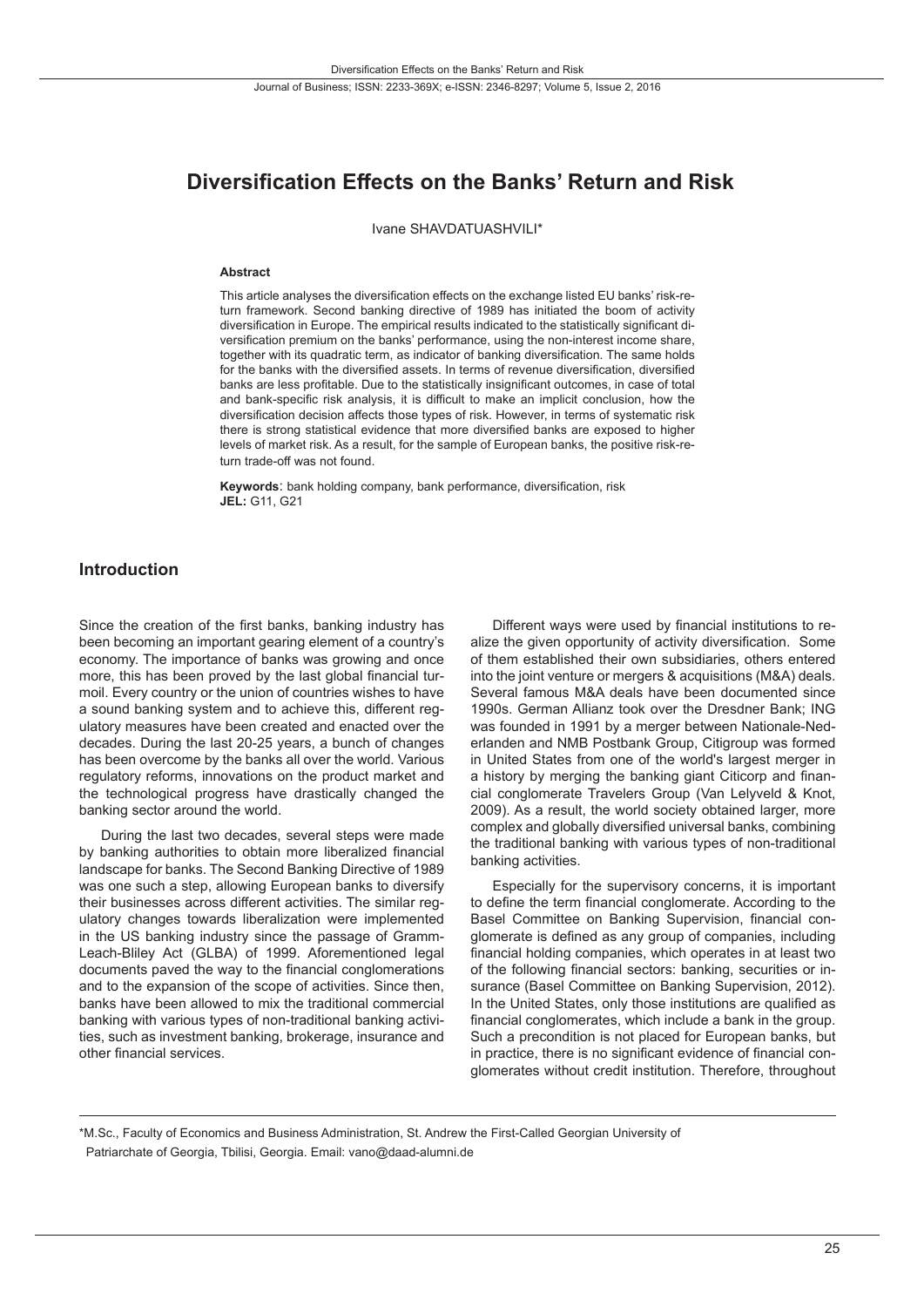the article, the term Bank Holding Company (BHC), bank, financial institution will be used interchangeably, addressing the financial institution at least with banking activity.

After the last global financial crisis of 2007-2008, discussion about the de-conglomeration of banks gains its strength. Particularly, in the United States, several results have been published claiming that composites of financial conglomerates were worth more on the market than the whole conglomerate itself (Bloomberg, 2012). Moreover, in Europe the number of financial conglomerates has been gradually decreasing, since the beginning of crisis. Based on the data provided by the European Commission, 75 financial conglomerates, headquartered in EU/EEA, were identified in 2006 compared to 57 in 2010.

Therefore, the main question to answer in this article is the following: Is the financial institution with high level of activity diversification more profitable and at the same time less risky than the specialized one?

#### **Literature Review**

The consequences of diversification in financial institutions and especially in banks were not much researched before the late 1990s. The financial literature addressing this problem could be split according to the methodology and the sample used during the study. There are mainly three approaches used in different articles on that topic: simulation, accounting and market. Regarding the data choice, the majority of scholars investigate either sample of US or European banks. There are several studies using world sample of banks or banking industry of some specific country.

The simulation approach is based on a "what if" analyses and it is intuitive that majority of studies using this approach were conducted before BHCs were permitted to diversify across activities. Boyd and Graham (1988) divided their study into two: real and hypothetical parts. First, they calculated risk/return characteristics of 249 publicly traded banks and non-bank companies. On the second stage, they simulated mergers between banks and other financial firms and compared obtained risk (return) levels to the actual stand-alone banks' risk (return). Acquired results did not allow them to make a distinct and clear conclusion about diversification discount or premium. The similar results were received in the later work of Boyd, Graham and Hewitt (1993). Allen and Jagtiani (2000) extended this study. They created synthetic universal banks by combining banks not only with one non-bank firm, but also with two of them. This was done to capture the full universal banking environment and more potential of diversification. In addition, they looked at not only the total risk of BHCs but systematic risk also. Empirical results showed that diversified banks had lower overall risk but higher systematic risk. Higher market risk was propagated by the engagement in investment activities. Insurance activities showed no significant effect on market risk.

The second approach is based on the accounting information, reaped from the BHCs balance sheets and income statements. There are number of financial literatures using this method and nearly all works conclude the diversification discount in the financial institutions. De Young and Rice (2004) investigated the changing sources of the US commercial banks' income and had a closer look at the non-interest income (Non-II) streams. They have showed that increased share of non-interest income in the total operating income tends to increase the profitability of banks but it also generates more volatile revenue streams and worsens the risk-return tradeoff for the average US commercial bank. Stiroh (2004) studied the effect of increased non-interest generating activities on the banks' risk and return. Using the data from banks' financial statements, he also rejected the belief that expansion into non-traditional banking activities reduces risk via diversification effects. In addition, the positive and growing correlation between non-interest income and net interest income (NII) suggests how banks were focused on cross-selling strategies. Stiroh and Rumble (2006) came up with the same conclusion by examining the link between revenue diversification and risk-adjusted performance of the financial holding companies. The benefits of diversification were offset by the volatile and not more profitable non-banking activities. Schmid and Walter (2009) have studied the effects of activity and geographic diversification using the data of US financial firms from 1985 to 2004. They found the diversification discount in the financial conglomerates and showed that the specialized firms are more profitable. In contrast, there is a diversification premium created by diversifying geographically and in addition, they concluded diversification benefits for a subsample of the largest banks. Contradicting results were obtained by Elsas, Hackethal, and Holzhäuser (2010) using the dataset of exchange listed banks from nine well-developed countries. They provided strong evidence that diversification enhances the bank profitability. The results were robust using different measures of diversification and alternative subsamples. Acharya, Hasan, and Sounders. (2006) studied the diversification of individual bank portfolios using the dataset of Italian banks. The empirical study showed that diversification of loan portfolio does not guarantee the increased profits and reduced risk. Berger, Hasan, and Zhou (2010) and Berger, Hasan, Korhonen and Zhou (2010) investigate banking industry in emerging markets, particularly, in China and Russia. The results for both markets are quite similar. Banks from both countries did not gain from diversification, in general, but there is a diversification premium for foreign owned banks. In both countries, specialized banks have an advantage over the diversified counterparts in terms of performance and risk. Köhler (2013) studied the effect of non-interest income in German banking sector and provided results consistent with the recent studies of EU banking industry. In particular, author investigated the link between the business model of bank and revenue streams from the non-interest income. The study concluded the diversification benefits when neither depending heavily on interest nor non-interest income.

If the vast majority of studies using accounting data in their research showed the diversification discount, studies using the market data provided mixed results. Stiroh (2006) investigates the links between the risk and diversification. The author employed loan and revenue concentration indicators, calculated as Herfindahl-Hirshman index (HHI).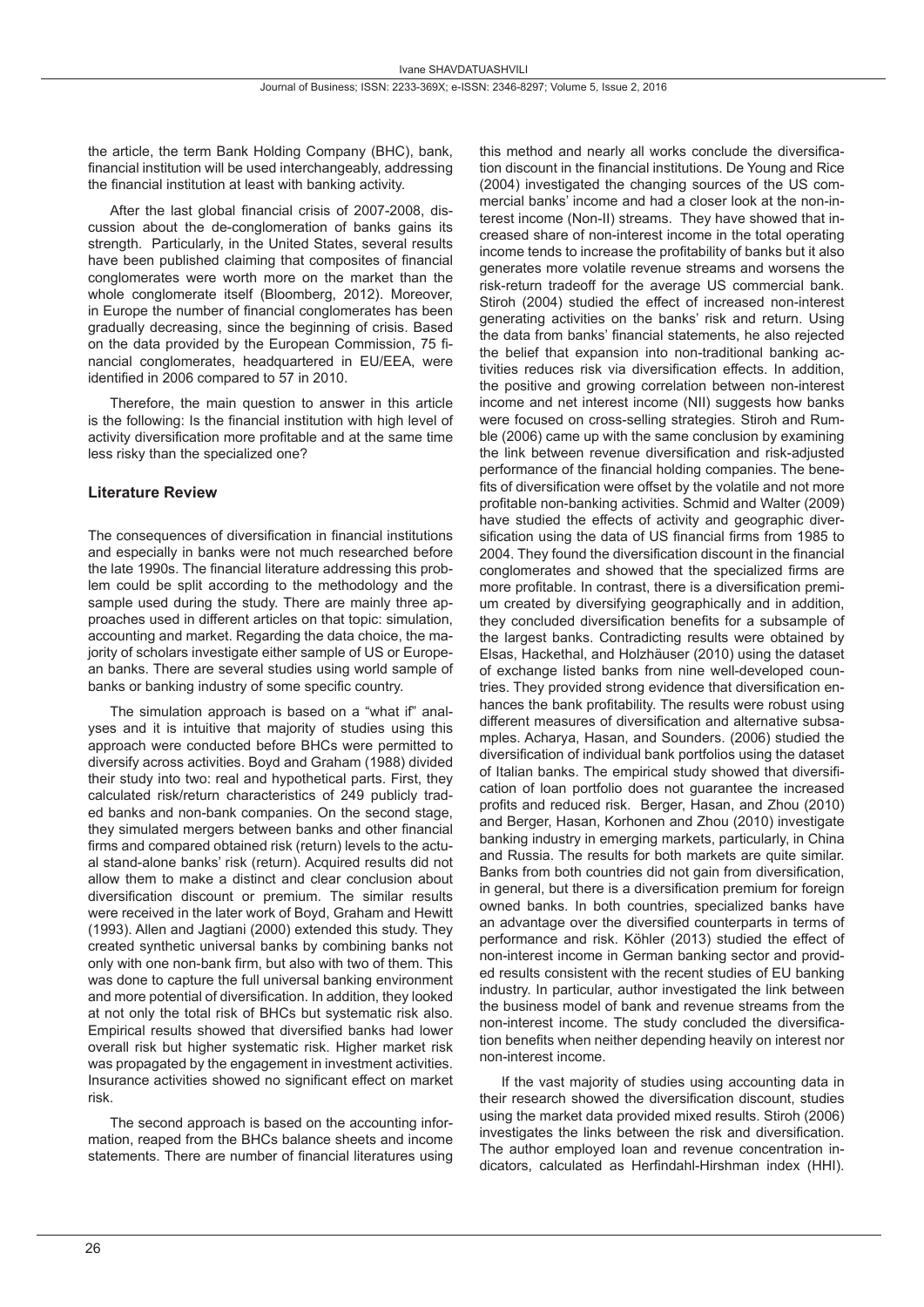Standard deviation of stocks weekly returns measured the banks risk. Empirical results showed positive relationship between risk and non-interest income. Laeven and Levine (2007) also found negative effects of activity diversification on the market valuation of the financial institutions using the data of 43 countries from different parts of the world. They have pointed on the increased agency problems, which were not compensated by the positive effects of conglomeration. The result was unchanged after several extensions and robustness test. Baele, De Jonghe, and Vander Vennet (2007) studied the exchange-listed banks from 17 European countries in the period of 1989-2004. Bank franchise value was calculated to measure the long-run performance and from single index model, augmented by interest rate factor, risk measure was obtained. The results were not consistent to before mentioned studies. They have showed that there exists the strong positive relationship between bank performance and the degree of diversification. Regarding the risk, non-linear relationship between risk and diversification allowed diversified banks to reduce the risk to some threshold. In addition, decomposition of total risk into systematic and idiosyncratic parts permitted them to provide results consistent with the theory. Namely, large and diversified banks showed higher exposure to systematic risk and the possibility to reduce bank specific risk through diversification. Van Lelyveld and Knot (2009) analyzed the set of European financial conglomerates, mixing banking and insurance activities, and found no universal diversification discount. After examining the data, 52% of financial groups showed premium while for the rest discount was a case. As possible triggers of diversification discount, three factors were named: size, interest of conflicts between shareholders and debt holders and opacity of financial conglomerates. In empirical tests, only the last factor did not qualify as a significant reason of discount. Using the stock market data of Japanese banks Sawada (2013) reveals the positive effect of diversification on bank's performance. On the risk side, in contrast, there was no strong evidence that shifting into non-interest generating activities reduces the risk of banks. After investigating the components of non-interest income only fee based income exposed a potential to reduce risk.

Overall, various results were documented in the financial studies investigating the effects of diversification on the risk and return of banks. Different methods of estimation and datasets were employed to reveal either diversification premium or discount. It is also evident that majority of recent works, especially using the accounting approach, publicized the negative effects of diversification.

# **Data and Methodology**

The analysis has been conducted based on the exchange-listed banks headquartered in one of the following European countries: Austria, Belgium, Cyprus, Finland, France, Germany, Greece, Ireland, Italy, the Netherlands, Portugal, Slovak Republic and Spain. All those countries are members of European Union and share the common currency – Euro. The sample covers 10-year period from 2004 to 2014. The period captures different macroeconomic, as well as stock market, conditions. For the banks

from the countries, where Euro was not an official currency throughout those 10 years, official exchange rates, set by the corresponding central banks, were used for the conversion of the respective data. Financial conglomerates, which were not conducting the traditional banking activities during the sample period, were excluded from the dataset. Banks defaulted, delisted, merged or acquired by other financial firms are dropped from the sample. As a result, panel dataset is unbalanced and final set of sample consists of 78 European banks, active in the given period.

Throughout the analysis, different variables from equity market and financial statements were used. Daily data of banks' stock prices were obtained from the Yahoo Finance. Stock prices were adjusted for dividends and splits. Euro STOXX banks index represents the benchmark index. This is a STOXX sector index covering 29 leading European banks. Furthermore, EuroMTS Eurozone Government Bond Index (EGBI) is used to represent the bond index. Data was obtained from the official web site of a provider.

Annual accounting data was compiled from the banks' financial statements, published in the official annual or financial reports. For the sake of data comparability, all balance sheet and income statement variables correspond to the year-end standing and were calculated according to IFRS (International Financial Reporting Standards).

To explore the link between the diversification strategies and risk/return framework of the banks panel data regression has been executed by using the within regression estimator. This means that for the panel of 78 European listed banks averages and standard deviations were calculated for each year separately, rather than calculating them over the entire period in question. Constructed panel of bankyear observations allows us to detect the performance and risk variability caused by the changes in diversification strategies. In all specifications, dummy variables are included but not reported in the tables.

# **The Model Specification**

This chapter discusses all the variables employed in the analysis and specifies the model through which the links between the diversification and risk-performance structure of banks is being analyzed. The effects of bank diversification on performance and risk are being explored using the following model:

$$
Y_{(i,t)} = \alpha_0 + \beta_1 X_{(i,t-1)} + \beta' Z_{(i,t-1)} + \delta_1 Year + \delta_2 Country + \varepsilon_{i,t}
$$
 (1)

The dependent variable Y<sub>it</sub> represents either the performance measure or one of the risk indicators.

# *Measuring Performance*

Sound loan portfolio, cost efficiency, large market share are the factors that can boost the long-run performance of a bank and grant it with a comparative advantage. All this positive effects on performance are captured by the franchise value of a bank. Franchise value is a present value of a bank's current and expected future profits. It is difficult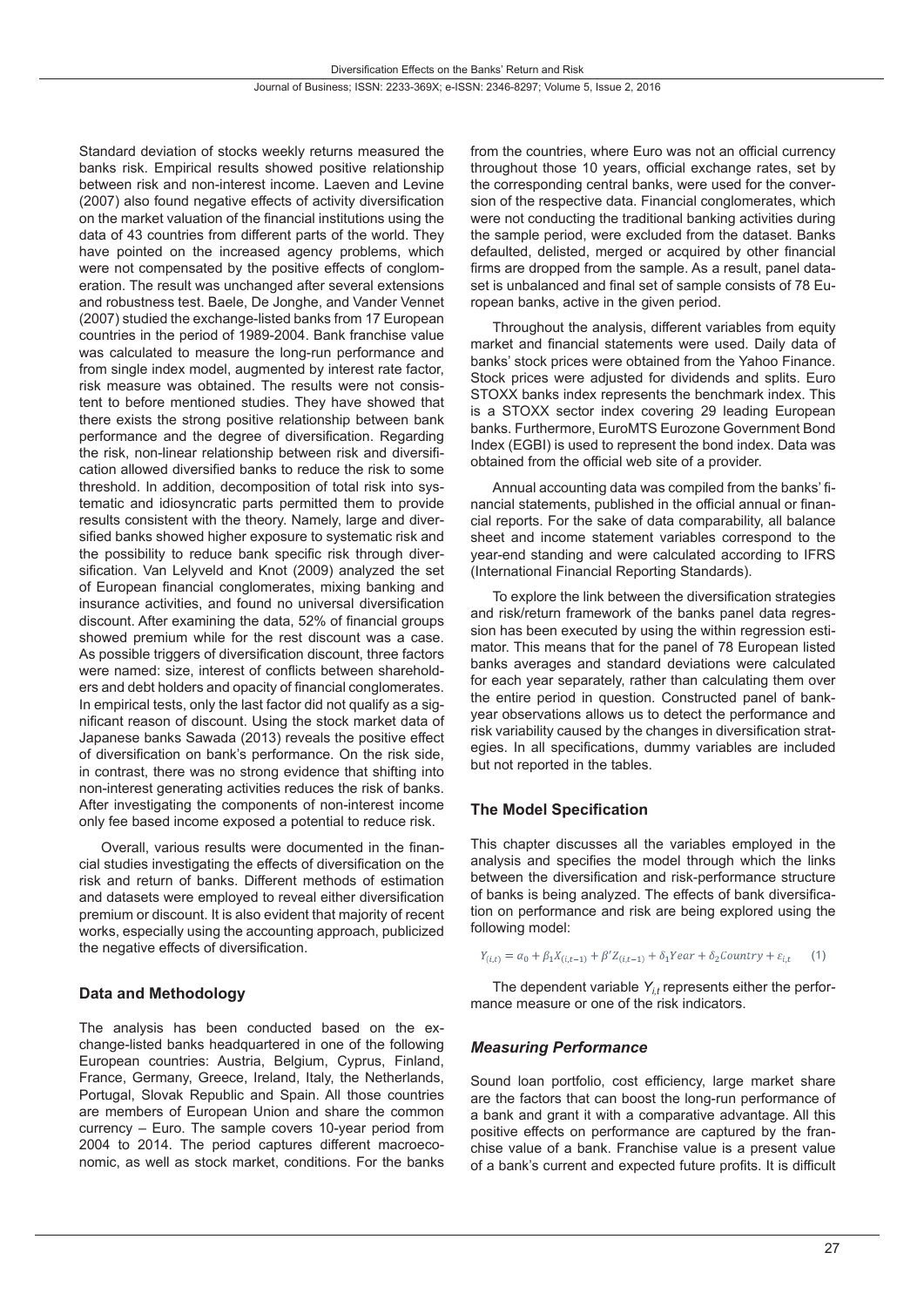to estimate expected future profits and as a result, Tobin's Q ratio is widely used as a proxy of banks' franchise value. Tobin's Q is calculated as the ratio of market value of assets (*AM*) to book value of assets (*A*). Market value of assets is a sum of discounted cash flows to debt and equity. There is a problem in estimating the expected cash flow on debt (Hughes, Lang, Mester, & Moon, 1999).Therefore, an approximation is done by summing the market value of equity (*EM*) and book value of liabilities (*L*). The first one shows the market capitalization of a bank and is obtained by multiplying the stock price on a number of outstanding shares. Market value of liabilities should be approximately the same as its book value (De Jonghe & Vander Vennet, 2008).But, the Tobin's Q ratio has several shortcomings. It assumes that all financial agents are perfect optimizers and it does not take into account technical inefficiencies and some unpredictable random shocks. Those factors are most likely to cause the deviations from the maximum output. Problems associated with the Tobin's Q can be avoided by considering a stochastic frontier production function of Battese and Coelli (1992). The following stochastic frontier model with thetrans-log specification is obtained:

$$
ln A_{i,t}^{M} = \alpha + \beta_1 ln E_{i,t} + \beta_2 ln L_{(i,t)} + \beta_3 (ln E_{i,t})^2 + \beta_4 (ln L_{i,t})^2 + \varepsilon_{i,t} \quad (2)
$$

$$
\varepsilon_{i,t} = \nu_{i,t} - u_{i,t} \tag{3}
$$

Error term -  $\varepsilon_{i,t}$  consists of two time varying components: statistical noise -  $v_{i,t} \sim N(0, \sigma_v^2)$  independently and identically distributed (*i.i.d*) and inefficiency component -  $u_{it}$ ~*iid*  $N^+(\mu, \sigma_u^2)$ , obtained by truncation at zero, in order to capture non-negativity.

After the estimation of stochastic frontier model, the noise adjusted Tobin's Q ratio (*QNA*) was calculated, as proposed by De Jonghe and Vander Vennet (2008).

$$
Q_{i,t}^{NA} = exp(-u_{i,t}) \frac{(\widehat{A}^{N}_{i,t})}{A_{i,t}}
$$
\n(4)

 Right hand side of equation (4) consists of two components: potential Tobin's Q ratio and the exponential term, capturing the degree of technical efficiency.  $A_{tt}^{M}$  is a fitted value of equation (2) and indicates to the level of bank's market value when the bank is situated on the frontier.

# *Measuring Risk*

To measure the risk in banking industry, well-known capital asset pricing model (CAPM) has been employed. Among other attractive properties, the possibility to split the total risk into its constituent - systematic and idiosyncratic parts, made this model the most popular and used one in a financial world. The following single index model was considered:

$$
R_{i,t} = \alpha_{i,t} + \beta_{i,t} R_{M,t} + \varepsilon_{i,t}
$$
 (5)

where,  $R_{it}$  and  $R_{Mt}$  denote returns of bank's stock and market index, respectively. By construction, residual vector is uncorrelated with the market index returns. Based on this assumption, the following decomposition of total variance of a stock returns can be achieved:

$$
\sigma_i^2 = \hat{\beta}^2 \sigma_M^2 + \sigma_{\hat{\epsilon}}^2 \tag{6}
$$

From (6) can be seen that the variability of stock returns is a sum of estimated return variability of systematic factors  $(\hat{\beta}^2 \sigma_M^2)$  and variance of residuals  $(\sigma_{\hat{\epsilon}}^2)$ . As a result, three types of risk measures can be obtained and used in the analysis:

- 1. Total risk  $(\sigma_i)$  standard deviation of banks' stock return;
- 2. Systematic risk (*β<sup>i</sup>* ) estimates of beta coefficient;
- 3. Bank specific risk  $(\sigma_{\hat{\epsilon}})$  standard deviation of an error term.

A number of financial scholars have criticized the single index model on several grounds. As a result, a number of extensions and modifications, dealing with the problems, associated with the original model, have been proposed. In terms of banking, an important remark was made by Stone (1974) and later by Flannery & James (1984), suggesting the use of two index model when calculating the risk of an underlying that is sensitive to the interest rate changes. The bank stock returns are exposed to the interest rate shocks due to the typical mismatch between bank assets and liabilities (Flannery, 1984).The inclusion of an interest rate factor in the single-index model (Eq.5) was supported by the empirical studies. Flannery & James (1984) found a significant connection between the returns on stock and interest rate changes. In addition, the explanatory power of a model was enhanced by estimating the interest rate augmented model. Considering the interest rate changes, (5) can be rewritten as:

$$
R_{i,t} = \alpha_{i,t} + \beta_{i,t} R_{M,t} + \gamma_{i,t} R_{i,t} + \varepsilon_{i,t}
$$
 (7)

 $R_{1t}$  is a continuously compounded rate of return of EuroMTS Eurozone Government Bond Index (EGBI). This is the first pan-European bond index and covers Eurozone's largest and most widely traded government bonds. According to the financial theory, there is a negative correlation between the return on bonds and interest rate changes. A rise in interest rate is accompanied by the fall in bond prices and consequently, bond return decreases (Mishkin, 2009). Therefore, positive value of *γ* estimate, which measures the interest rate sensitivity of stock returns, would lead to the fact that market value of bank stocks decreases. Thus, using the European bond index to capture the interest rate effect on market value of stocks is a justifiable move. However, changes in interest rate may also have influence on the return of benchmark index.

# *Measuring Diversification*

On the right hand side of the equation (1), a set of independent variables were included.  $X_{i,t}$  -stands for the diversification measure, either revenue based or asset one and additionally, non-interest share will be included to see how the market reacts when the BHC shifts its business into non-traditional banking activity.

Constructing the diversification measure, scholars mainly use the information from banks' financial statements. As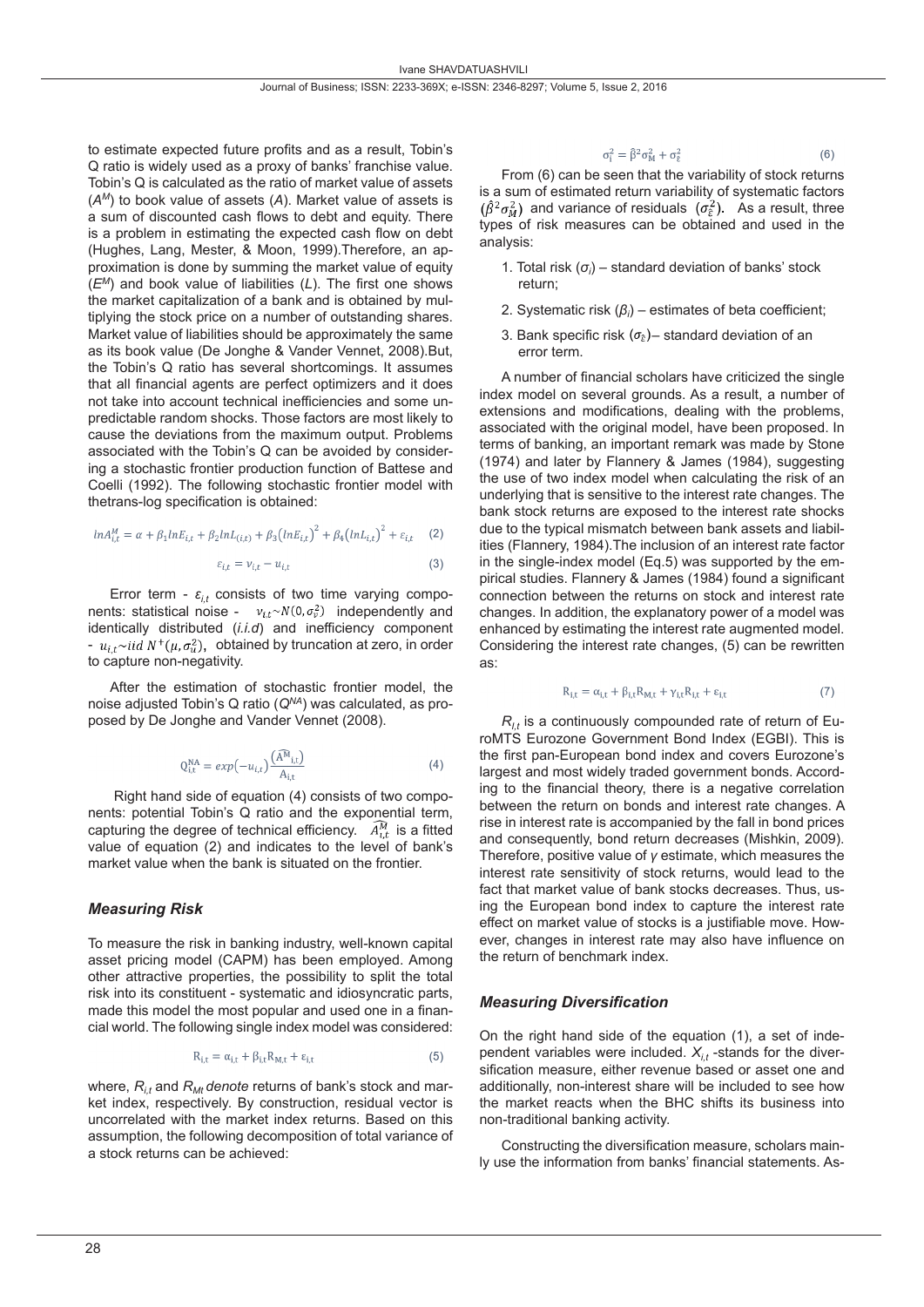Journal of Business; ISSN: 2233-369X; e-ISSN: 2346-8297; Volume 5, Issue 2, 2016

set based and revenue based measures of diversification are the most popular indicators of diversification. Former is based on the information extracted from the balance sheet and later – from the income statement. Both metrics have advantages as well as disadvantages. Laeven and Levine (2007) claim that asset-based measure suffers from fewer measurement problems. The main argument is that through loan making additionally might also be generated non-interest income, like fees and commissions. Using the income-based measure may overestimate the dependence of a bank on non-banking activities. On the other hand, there are some drawbacks related to the balance sheet data. For instance, banks may keep substantial sum of assets on off-balance sheet and many non-traditional banking activities, like mutual funds, derivatives or securities underwriting are indeed captured by off-balance sheet items. Therefore, investors may rely more on income statement information (Stiroh, 2006b).

Using the information from the financial statements the degree of bank's diversification can be estimated by the following formulas:

Div<sub>Asset</sub> = 1 - 
$$
\left| \frac{\text{Loans} - \text{Other Earning Assets}}{\text{Total Earning Assets}} \right|
$$
 (8)  
\nDiv<sub>Rev</sub> = 1 -  $\left| \frac{\text{NII} - \text{NonII}}{\text{Total Operating Income}} \right|$  (9)

 Difference between (8) and (9) is that from (8) lower levels of diversity measure (*Div<sub>Asset</sub>*) indicate that bank is focused either on loan making or on non-traditional banking activities. However, (9) shows the degree of income diversification and banks with diversity measure (*Div<sub>Rev</sub>*) close to 1, poses completely, perfectly diversified revenue streams. Both indicators measure the diversification from the different angles. Equation (8) points to the degree of asset diversification and equation (9) to the revenue diversification.

Here, should be noted that shares used in the calculation of *Div<sub>Rev</sub>* can be negative and/or greater than 1. This is the case when the bank has incurred substantial losses on either interest bearing or non-interest activities. These extreme values of shares lead to the levels of diversification that are difficult to interpret. To avoid those difficulties and to keep the revenue diversity measure in the interpretable range of [0, 1] two possible solutions are suggested in the literature: First, exclude the extreme values from the calculation of (9) and second: take into account the proposal of Elsas, Hackethal, and Holzhäuser (2010) and calculate the total operating income as the sum of absolute values of interest and non-interest income. Both methods were tested and obtained results were qualitatively and quantitatively nearly the same. In further analysis, Elsas, Hackethal, and Holzhäuser (2010) approach was preferable to avoid the reduction of the sample size.

#### **Other Independent Variables**

In the equation  $(1)$ ,  $Z_{it}$  is a vector of a number of control variables and to control for time and country specific events corresponding dummy variables were added. The following control variables are included in *Zi,t*: Size of a BHC, financial leverage, the share of total deposits in total liabilities, the quality of loan portfolio, operational efficiency and profitability.

Demsetz and Strahan (1997) found a significant link between the size of BHC and diversification. The bank size is indicated by the natural logarithm of total assets. They concluded that large banks are more diversified than small ones. It is expected that the size effects would have a positive impact on market beta but regarding the performance of a bank, it is difficult to make any inference in advance. The equity-to-assets ratio controls for the differences in the financial leverage of banks. The higher level of this ratio implies that bank is less interested to engage into more risky activities. Thus, well-capitalized banks are expected to show lower risk level and the possibility to boost the performance. The share of total deposits in the total liabilities controls for the funding structure of a bank. Deposits generally are considered as low cost way of funding. The higher share of deposits indicates to the fact that customers consider this bank as reliable and believe in the soundness of the institution. Additionally, it shows whether bank has access to these inexpensive sources or not. As a result, it is likely to think that banks with more deposit funds will be highly valued by the market. In the world of asymmetric information, it is difficult to evaluate the riskiness of loan portfolio. To capture the quality of loan portfolio, the share of non-performing loans (NPL) in the total loans is widely used by analysts. The methodology of defining the loans as non-performing varies from country to country. However, these differences are highly reduced considering the European banking sector. According to ECB, loans are categorized as non-performing if the payments of interest and principal are past due 90 or more days or when based on some strong arguments there is a doubt that loan will be paid back. In our sample of European banks, mostly the definition of NPL was homogeneous across countries. The impact of NPL on banks performance is expected to be negative and on the risk positive. Cost-to-income ratio is one of the important indicators when assessing the operational efficiency of banks. It shows the share of overall operating costs in total operating income. Hence, it is expected that inefficient banks will show underperformance compared to the cost-efficient counterparts. There is no strong theoretical evidence to claim the negative or the positive relationship of this ratio to the risk structure of a financial institution. Finally, the return on assets (ROA) is included in the equation to reflect the difference in accounting profitability of BHCs. If the positive influence on the performance is likely to be a case, the impact on risk is less clear in advance.

All the explanatory variables are lagged for one year and it makes sense, because the diversification decision taken today most probably will not have an effect on performance or risk levels at the same time. It is plausible to think that today's decision on diversification will start paying back tomorrow. The decision to diversify is a dynamic process and needs sufficient time to make an influence on the performance or the risk structure of a bank. Using the lagged variables will also reduce the endogeneity (De Jonghe & Vander Vennet, 2008).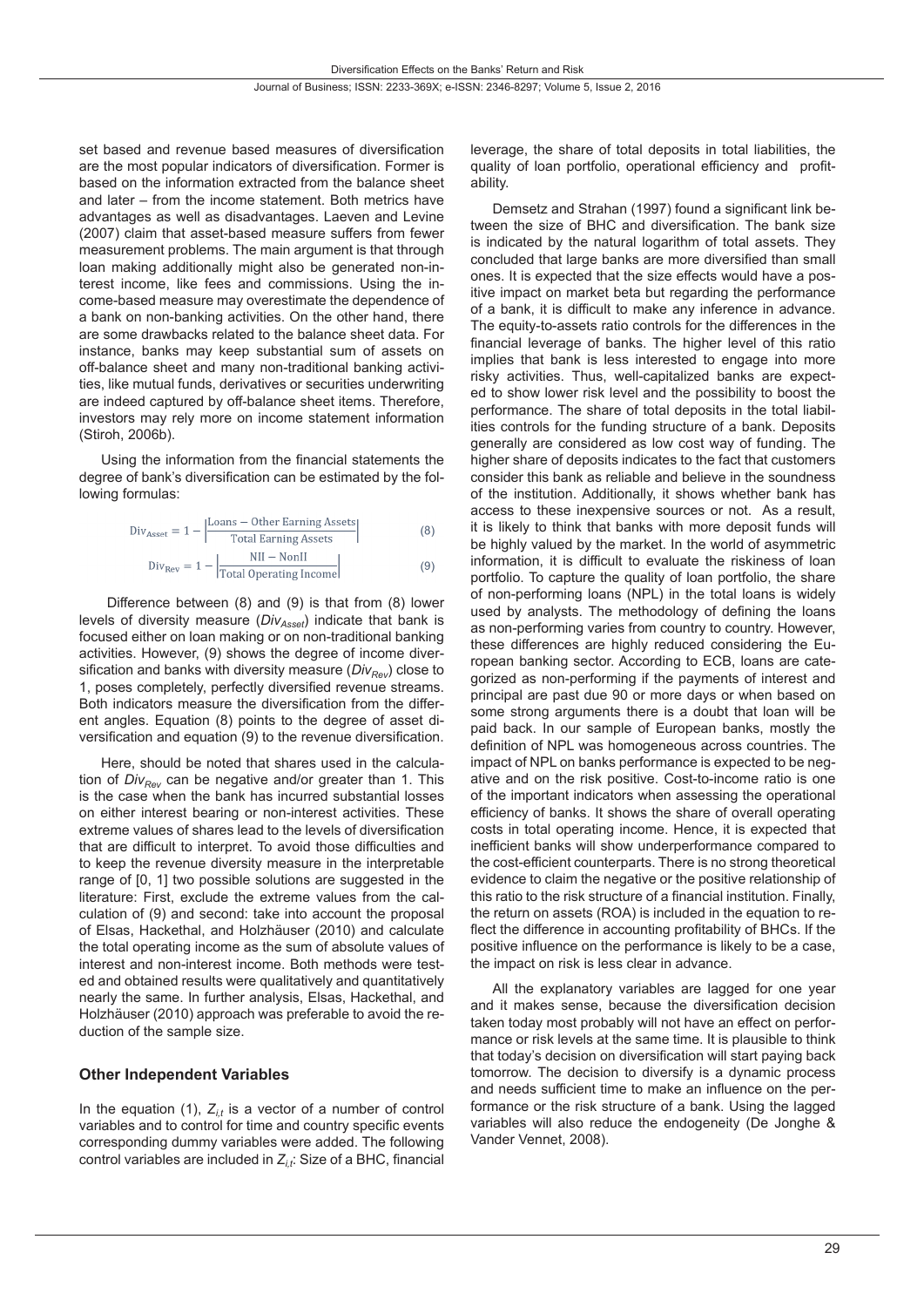#### **Empirical Results**

First, the equation (1) was executed to detect the performance of the banks using four different specifications. Table 1 presents the results of the fixed effect panel regression. Using the non-interest income share as independent variable together with control variables did not produce the statistically significant coefficient. Although, the coefficient on non-interest income share is positive there is no point, at least statistically to claim that generating more non-interest income will be positively evaluated by the market and will enhance the performance. The squared term of non-interest income share is added to check for non-linear relationship between the performance and activity measure. Coefficients on non-interest income share and on its quadratic term are both significant at the 1% level. In addition, they showed joint significance at the 5% level. Opposite signs on the coefficients is the indicator that the relationship is U shaped. Using the revenue diversification measure as independent variable produced the negative and at 5% significant coefficient. Thus, the banks with more diversified revenue streams are deemed by the market as less performing than their specialized counterparts. This result contradicts to the findings of Baele, De Jonghe and Vander Vennet (2007), showing the significant diversification premium for the sample of exchange traded European financial conglomerates. The possible reason of contradictory results can be the period of time analyzed. In the above-mentioned work, European banks were analyzed in 1989-2004. This is the period with considerably different macroeconomic situation and banking strategies. The structural and the macroeconomic changes since 2004 together with the global financial crisis can be named as possible drivers of diversification discount in European banking in the last decade. Looking at the problem from the asset diversification angle, findings show that banks with diversified asset structure are valued more by the market. This fact once more highlights the statement that asset diversity and revenue diversity cannot be compared.

Table 1. Tobin's Q Regression Results

|                         | Q <sub>NA</sub> | $\overline{O}_{\text{NY}}$ | Q <sub>NA</sub> | O <sup>NΑ</sup>       |
|-------------------------|-----------------|----------------------------|-----------------|-----------------------|
| Non-II                  | 0.020           | 0.494                      |                 |                       |
| $(Non-II)2$             |                 | $0.417***$                 |                 |                       |
| Divrey                  |                 |                            |                 |                       |
|                         |                 |                            | $0.071$ **      |                       |
| Div <sub>Asset</sub>    |                 |                            |                 | $0.022$ <sup>**</sup> |
| $-0.193***$<br>Leverage |                 |                            |                 |                       |
|                         |                 | $0.200***$                 | $0.198***$      | $0.200***$            |
| Funding                 | 0.002           | 0.021                      | 0.032           | 0.002                 |
| Operational             | $-0.015***$     | $0.054**$                  | 0.042           |                       |
| (in)efficiency          |                 |                            |                 | 0.016                 |

| <b>NPL</b>       | $-0.139$ <sup>*</sup> | 0.734***   | 0.554"    | $0.145$ <sup>**</sup> |
|------------------|-----------------------|------------|-----------|-----------------------|
| <b>ROA</b>       | $-0.050$              | $0.507**$  | 0.364     | $-0.048$              |
| <b>Bank Size</b> | $-0.012***$           | $-0.003$   | $-0.004$  | $0.013***$            |
| Constant         | $1.071***$            | $0.755$ ** | $0.864**$ | 1.094***              |
| Joint F-test     |                       | $0.028**$  |           |                       |
| $R^2$            | 0.26                  | 0.38       | 0.36      | 0.27                  |

 $*_{p<0}$  1,  $*_{p<0}$  05,  $*_{p<0}$  01

Regarding the control variables, increased leverage, in all specification, had negative impact on banks' performance. In some specifications, cost-inefficiency of banks was not only statistically but also economically significant results. There is statistical evidence, in all cases, that performance decreases with the increase of non-performing loans. Based on the regression results there is no point to associate big banks with the high performance. In all cases, coefficient of bank size is negative and in the first and fourth specifications statistically significant at 1% level.

Next step is to analyze the relationship between the diversification and different types of risk. Table 2 shows the impact of diversification decision on total risk. From the positive coefficient on non-interest income share can be said that shifting the activities in non-interest income generating businesses increases total risk of BHC. Although, this inference is statistically insignificant, economically it can be justified by the fact that interest income is more stable than non-interest income. Adding the quadratic term does not change the overall picture. As was the case in the third and the fourth specifications, suggesting no statistical evidence that revenue diversity reduces and asset diversity increases total risk.

|  |  | Table 2. Total Risk Regression |  |
|--|--|--------------------------------|--|

|                               | σi       | σi       | σi         | σi                     |
|-------------------------------|----------|----------|------------|------------------------|
| Non-II                        | 0.006    | 0.013    |            |                        |
| $(Non-II)2$                   |          | $-0.007$ |            |                        |
| DivRey                        |          |          | $-0.002$   |                        |
| DivAsset                      |          |          |            | 0.003                  |
| Leverage                      | $-0.006$ | $-0.006$ | $-0.005$   | $-0.004$               |
| Funding                       | $-0.008$ | $-0.008$ | $-0.008^*$ | $-0.009$ <sup>**</sup> |
| Operational<br>(in)efficiency | 0.003    | 0.000    | 0.001      | 0.001                  |
| <b>NPL</b>                    | 0.086    | 0.088    | 0.075      | 0.078                  |
| ROA                           | $-0.021$ | $-0.019$ | $-0.016$   | $-0.011$               |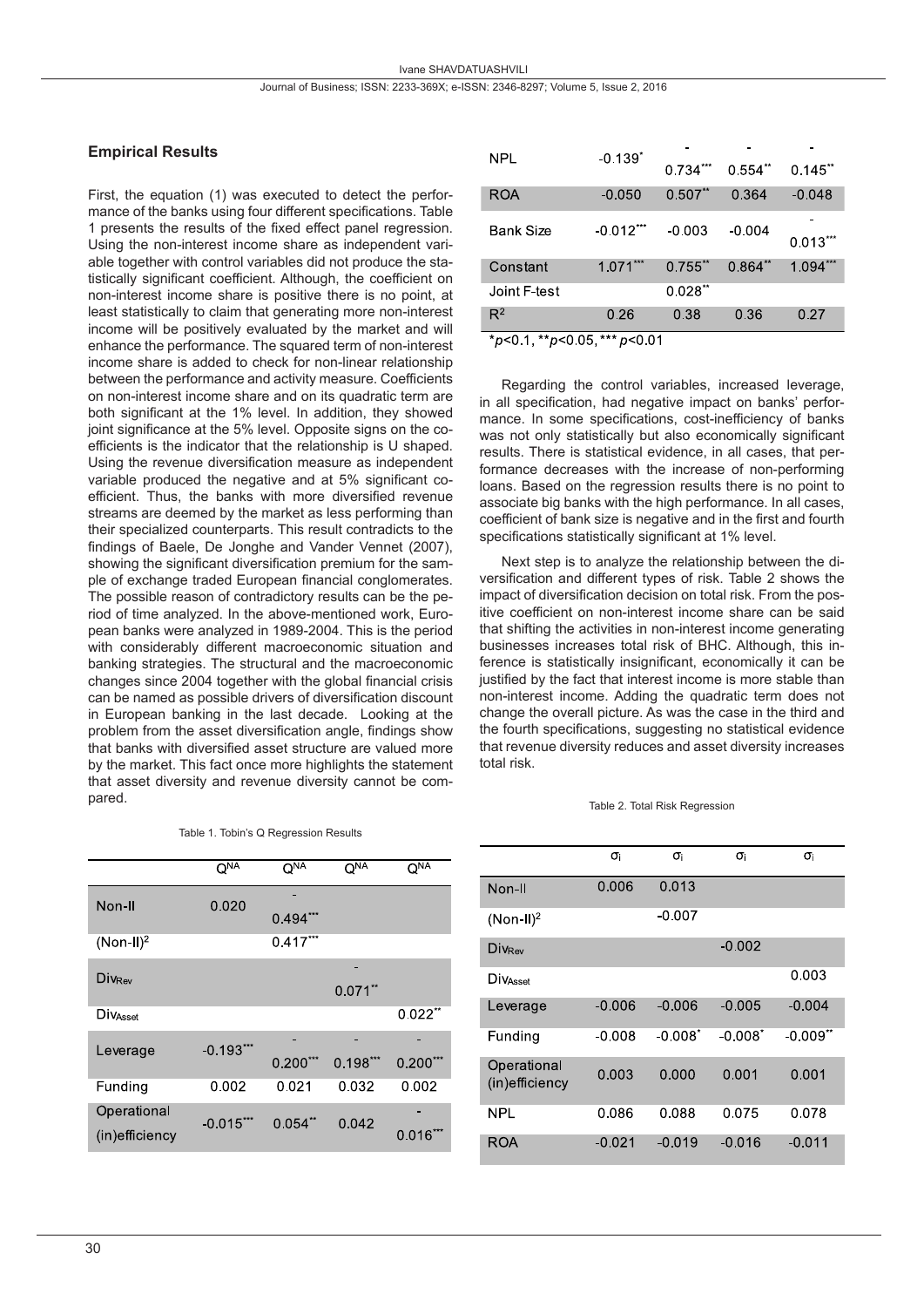Diversification Effects on the Banks' Return and Risk

Journal of Business; ISSN: 2233-369X; e-ISSN: 2346-8297; Volume 5, Issue 2, 2016

| Bank Size    | $-0.000$ | $-0.000$ | $-0.000$ | $-0.001$ |
|--------------|----------|----------|----------|----------|
| Constant     | 0.019    | 0.018    | 0.022    | 0.024    |
| Joint F-test |          | 0.745    |          |          |
| $R^2$        | 0.50     | 0.50     | 0.49     | 0.49     |
| .            |          |          |          |          |

p<0.1, \*\*p<0.05, \* .0 0 0 0 1

The only statistically significant coefficient was registered for funding term. The increased share of deposits reduces the total risk. Beside the fact, that estimates of total risk regression are mainly statistically insignificant there are some economically meaningful results. The coefficient of bank size is negative but very close to zero and from here it can be concluded that size has nearly no effect on total risk. This makes more interesting to analyze the systematic and idiosyncratic parts of total risk.

In order to see the relationship between the idiosyncratic risk and diversification strategy, in a regression, bank specific risk measure was used as dependent variable. Table 3 presents the outcome of the regressions. As in total risk case, non-interest income share alone and together with squared term is statistically insignificant, but the positive sign of a coefficient indicates that more income from non-traditional banking activities increases the bank specific risk. In case of revenue diversification measure, result was both statistically and economically insignificant. The positive coefficient on revenue diversity contradicts to the modern portfolio theory claiming low levels of firm specific risk for diversified companies. On the other hand, in the last specification negative asset diversity coefficient supports the theory, but shows no statistical evidence. Concerning the control variables, NPL coefficient in all specifications was positive and statistically significant at 1% level. Higher share of non-performing loans had a positive impact on the bank specific risk. For all specifications, banks size effect acted as a statistically significant source of reduction in idiosyncratic risk. It is economically acceptable following the finding of Demsetz and Strahan (1997), that large banks are associated with the high levels of diversification. The signs of coefficients on leverage, funding and operational inefficiency were in line with what was expected but at the same time, statistically insignificant.

Table 3. Idiosyncratic Risk Regression

|                | $\sigma_{\rm r}$ | σε       | $\sigma_{\rm s}$ | $\sigma_{\epsilon}$ |
|----------------|------------------|----------|------------------|---------------------|
| Non-II         | 0.006            | 0.103    |                  |                     |
| $(Non-II)2$    |                  | $-0.086$ |                  |                     |
| <b>DivRev</b>  |                  |          | 0.015            |                     |
| Divasset       |                  |          |                  | $-0.008$            |
| Leverage       | $-0.033$         | $-0.026$ | $-0.025$         | $-0.030$            |
| Funding        | $-0.007$         | $-0.008$ | $-0.010$         | $-0.008$            |
| Operational    | 0.004            | 0.005    | 0.006            | 0.005               |
| (in)efficiency |                  |          |                  |                     |

| NPL          | 0.370***               | $0.402***$ | $0.380***$ | $0.361***$            |
|--------------|------------------------|------------|------------|-----------------------|
| ROA          | 0.042                  | 0.068      | 0.083      | 0.053                 |
| Bank Size    | $-0.003$ <sup>**</sup> | $0.004**$  | $0.004$ ** | $-0.003$ <sup>*</sup> |
| Constant     | $0.096**$              | $0.080^*$  | $0.096**$  | $0.094**$             |
| Joint F-test |                        | 0.351      |            |                       |
| $R^2$        | 0.51                   | 0.54       | 0.53       | 0.51                  |

 $*_{p<0.1, *p<0.05, **p<0.01}$ 

Table 4 shows the results of systematic risk regression. Placing more weight on non-interest generating activities increases the market risk of a bank. The coefficient is positive and statistically significant. Checking for the quadratic relationship, coefficients separately are insignificant but they show joint significance, which points to the U shaped relationship between variables. Regarding the diversification measures, both asset and revenue diversity coefficients are statistically significant and positive. This confirms that more diversified financial institutions are exposed to higher market risk. In addition, as amount of assets grows bank becomes more system-making element of a sector and is exposed to higher levels of market risk. The positive and statistically significant coefficient of bank size is a confirmation of this logic.

Other control variables are mostly insignificant in different specifications, indicating that changes in those ratios do not have a significant influence on the market risk of a financial institution.

Table 4. Systematic Risk Regression

|                 | βм          | βм                     | βм         | βм         |
|-----------------|-------------|------------------------|------------|------------|
| Non-II          | $0.627***$  | $-0.508$               |            |            |
| $(Non-II)2$     |             | 0.984                  |            |            |
| <b>Divrey</b>   |             |                        | $0.441$ ** |            |
| <b>DiVAsset</b> |             |                        |            | 0.301      |
| Leverage        | $-0.069$    | $-0.134$               | 0.059      | 1.052***   |
| Funding         | 0.091       | 0.111                  | 0.027      | 0.023      |
| Operational     | 0.127       | 0.127                  | 0.221      | 0.054      |
| (in)efficiency  |             |                        |            |            |
| <b>NPL</b>      | 3.865"      | 3085                   | 1.176      | 2 3 7 3    |
| <b>ROA</b>      | 1735        | 1.418                  | 2.180      | 0.558      |
| Bank Size       | $0.118***$  | $0.122***$             | $0.131***$ | $0.164***$ |
| Constant        | $-4.138$ ** | $-3.865$ <sup>**</sup> | $-4.124$   | $-3.832$   |
| Joint F-test    |             | $0.0195$ <sup>**</sup> |            |            |
| $R^2$           | 0.59        | 0.60                   | 0.57       | 0.43       |

\*p<0.1, \*\*p<0.05, \*\*\* p<0.01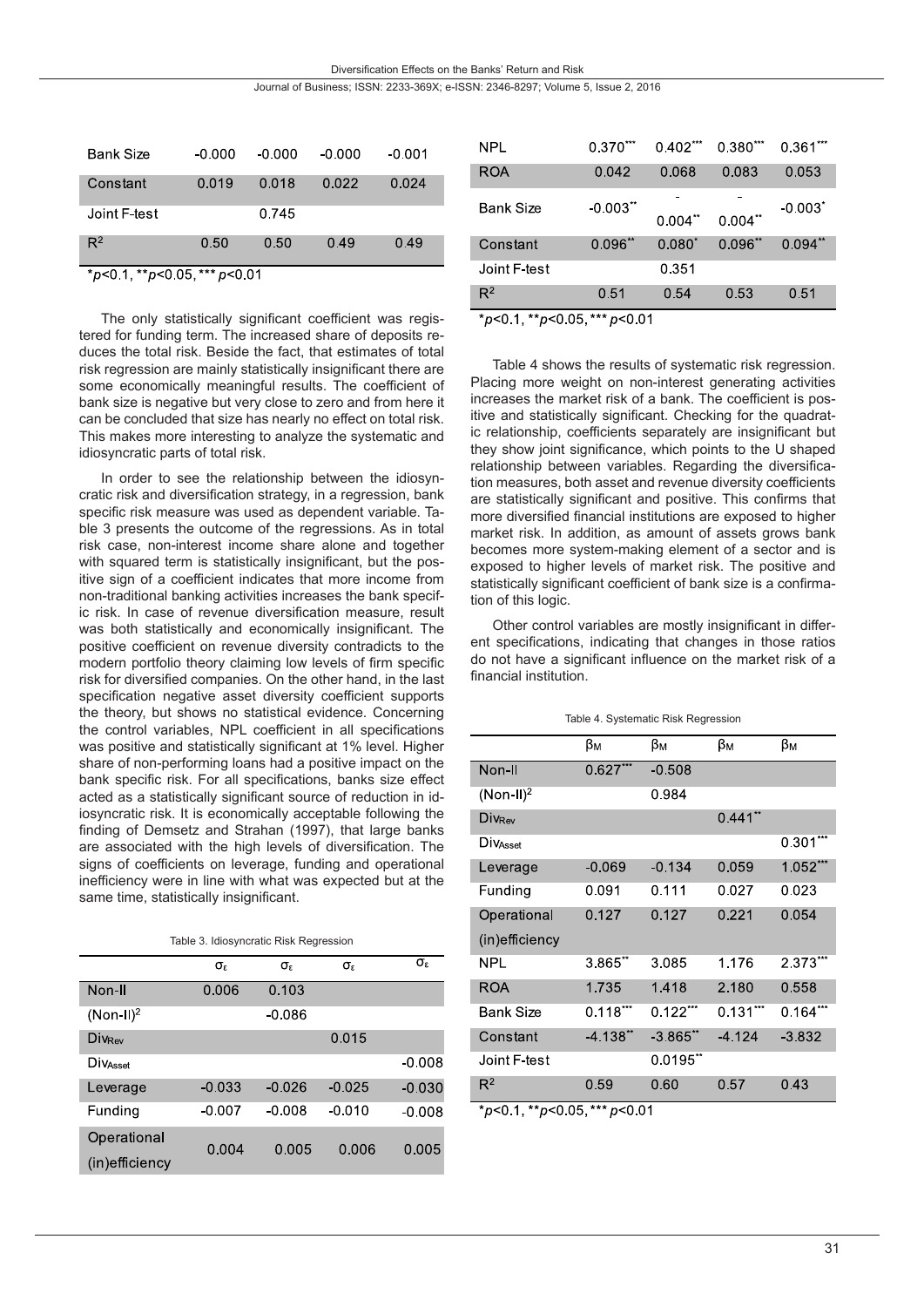# **Conclusion**

The results of the study are in line with the conclusions made by other studies, but it contradicts to the outcomes of the majority studies using the sample of European banks in the analysis. There can be several reasons named that triggered these differences in results, but the most evident ones are the selection of a sample and the period of time analyzed. Last decade was much turbulent period for European banks. Global financial crisis and then following Euro crisis, without doubt, had much altered the European banking system. There was a completely different macroeconomic situation during the 1990-ies, when banks were intensively expanding their scope of operations and developing new products. On the contrary, due to the outbreak of the crisis, banks started shifting their business strategies and trying to operate in those fields where they had a comparative advantage. This inference is supported by the fact that during the times of distress European banking system was gradually increasing the share of interest income.

The impact of diversification decision on banks' performance and risk was tested by using different specification of the regression model. The results showed that for the sample of European banks, BHCs with more diversified revenue streams are less successful than their specialized counterparts. When looking from the side of asset diversification, the opposite conclusion can be made. Concerning the effect on the total risk structure, there is no evidence, at least from the statistical point of view, to claim the positive or negative impact of diversification decision. The same holds for the bank specific risk measure. However, taking into account the systematic risk factor, there is a statistical evidence of positive relationship between diversification and market risk. Additionally, the interaction between the revenue based activity measure and performance is non-linear. The same can be concluded taking into account the market risk of a financial institution.

Overall, there is no clear evidence that more diversified banks are able to possess some comparative advantage over the specialized ones, in terms of risk and return. For the sample of European banks, the positive risk-return trade-off was not found. Explored diversification discount in European banks may be the indicator to the need of some de-conglomeration processes.

#### **References**

Acharya, V., Hasan, I., & Saunders, A. (2006). Should banks be diversified? Evidence from individual bank loan portfolios. *Journal of Business,* 79 (3), 1355-1412.

Allen, L., & Jagtiani, L. (2000). The risk effects of combining banking, securities, and insurance activities. *Journal of Economics and Business,* 52, 485– 497.

Baele, L., De Jonghe, O., & Vander Vennet, R. (2007). Does the stock market value bank diversification? *Journal of Banking & Finance,* 31, 1999-2023.

Barisitz, S. (2013). Nonperforming loans in Western Europe – a selective comparison of countries and national definitions. *Österreichische Nationalbank, Focus on European Economic Integration,* Q1/13, 28-47.

Basel Committee on Banking Supervision. (2012). Principles for the supervision of financial conglomerates. *The Joint Forum's final report, BIS,* 1-40.

Battese, G. E., & J., C. T. (1992). Frontier production functions, technical efficiency and panel data: With application to paddy farmers in India. *Journal of Productivity Analysis,*  3, 153–169.

Berger, A. N., Hasan, I., Korhonen, I., & Zhou, M. (2010). Does diversification increase or decrease bank risk and performance? *Evidence on diversification and the risk-return tradeoff. BOFIT Discussion Papers,* 9, 3-34.

Berger, A. N., Hasan, I., & Zhou, M. (2010). The effects of focus versus diversification on bank performance: Evidence from Chinese banks. *BOFIT Discussion Papers,* 4, 1-34.

Bloomberg. (2012, June 27). Retrieved June 28, 2014, from http://www.bloomberg.com/news/2012-06-27/breaking-upbig-banks-hard-to-do-as-market-forces-fail.html

Boyd, J., & Graham, S. (1988). The profitability and risk effects of allowing bank holding companies to merge with other financial firms. A simulation study. *Quarterly Review, Federal Reserve Bank of Minneapolis, 12,* 2, 3-20.

Boyd, J., Graham, S., & Hewitt, R. (1993). Bank holding company mergers with nonbank financial firms: Effects on the risk of failure. *Journal of Banking and Finance,* 17, 43- 63.

De Jonghe, O., & Vander Vennet, R. (2008). Competition versus efficiency: What drives franchise values in European banking. *Journal of Banking & Finance,* 32(9), 1820–1835.

Demsetz, S. R., & Strahan, P. (1997). Diversification, size and risk at bank holding companies. *Journal of Money, Credit and Banking,* 29, 3, 300-313.

De Young, R., & Rice, T. (2004). Noninterest income and financial performance at U.S. commercial banks. *The Financial Review,* 39, 101-207.

Elsas, R., Hackethal, A., & Holzhäuser, M. (2010). The anatomy of bank diversification. *Journal of Banking and Finance,* 34, 1274-1287.

Flannery, M. J. (1984). The effect of interest rate changes on the common stock returns of financial institutions. *Journal of Finance,* 39(4), 1141-1153.

Hughes, J., Lang, W., Mester, L., & Moon, C.G. (1999). The dollars and sense of bank consolidation. *Journal of Banking & Finance,* 23, 291-324.

Köhler, M. (2013). Does non-interest income make banks more risky? Retail-versus investment-oriented banks. *Deutsche Bundesbank,* 17, 1-39.